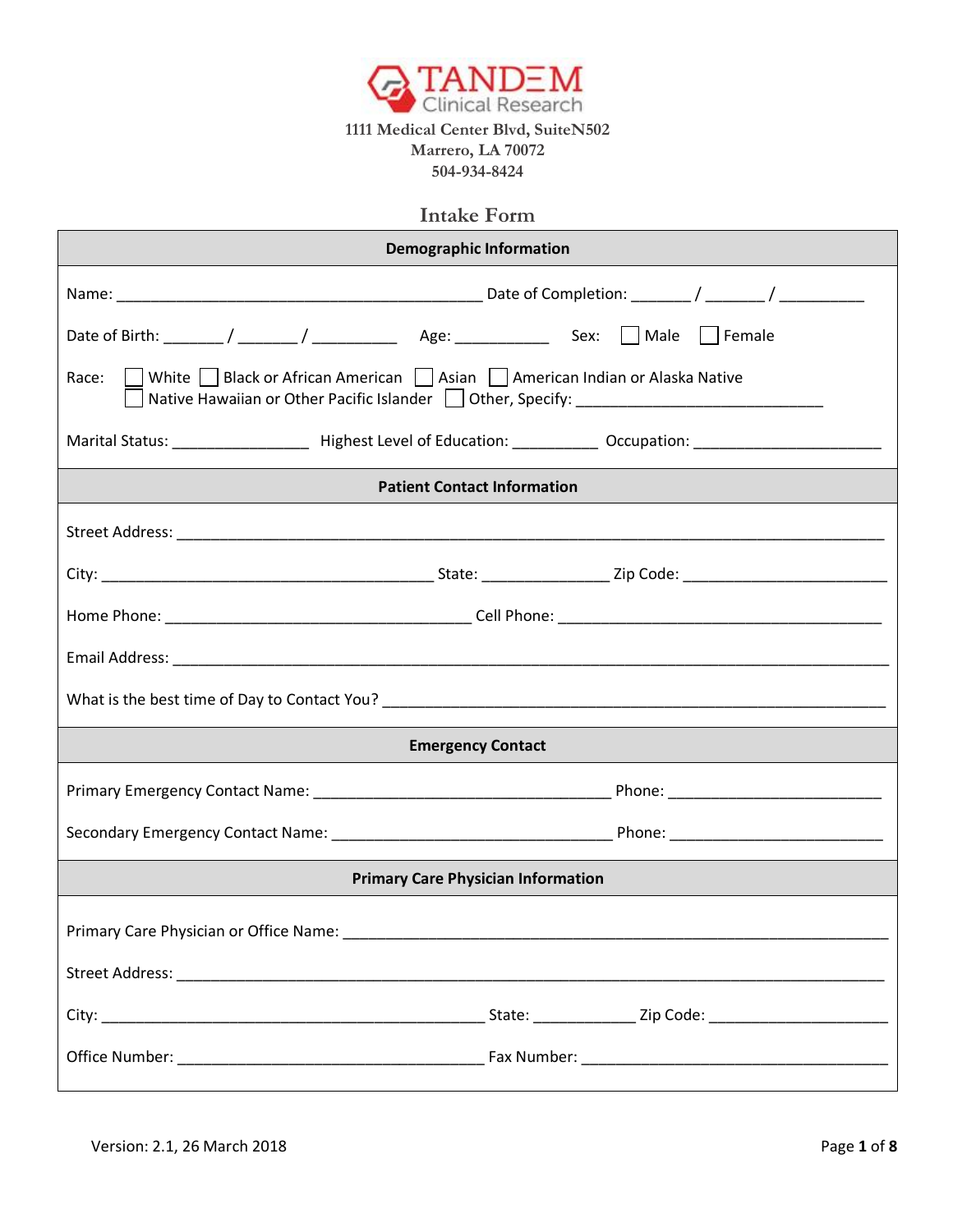

# **Marrero, LA 70072 504-934-8424**

| <b>Tobacco History</b>                                                                                         |                                    |                          |                                                                                                                        |
|----------------------------------------------------------------------------------------------------------------|------------------------------------|--------------------------|------------------------------------------------------------------------------------------------------------------------|
| Have you ever Smoke Tobacco Products?     Yes     No                                                           |                                    |                          |                                                                                                                        |
|                                                                                                                |                                    |                          |                                                                                                                        |
| If Yes, Amount per Day: _________________________________ # of Years Smoked: _________________________________ |                                    |                          |                                                                                                                        |
| Are you still smoking? Yes No If no, when did you quit? _________________________                              |                                    |                          |                                                                                                                        |
| <b>Alcohol History</b>                                                                                         |                                    |                          |                                                                                                                        |
| Have you ever consumed alcohol? $\Box$ Yes $\Box$ No                                                           |                                    |                          |                                                                                                                        |
|                                                                                                                |                                    |                          |                                                                                                                        |
| If Yes, Amount Consumed per Day: ________________________# of Years Consumed: _____________________            |                                    |                          |                                                                                                                        |
| Are you still consuming alcohol? Ves   No If no, when did you quit? ________________________________           |                                    |                          |                                                                                                                        |
|                                                                                                                | <b>Allergies</b>                   | <b>None</b>              |                                                                                                                        |
| <b>Food/Drug Allergy</b>                                                                                       |                                    | <b>Start Date</b>        | Reaction                                                                                                               |
|                                                                                                                | Birth or                           |                          |                                                                                                                        |
|                                                                                                                | Birth or                           | ◯ Onset Date: __________ | <u> 1989 - Johann John Stone, mars et al. 1989 - John Stone, mars et al. 1989 - John Stone, mars et al. 1989 - Joh</u> |
|                                                                                                                | $\vert$ Birth or $\vert$           | Onset Date: __________   |                                                                                                                        |
|                                                                                                                | Birth or<br>Onset Date: __________ |                          |                                                                                                                        |
| <b>Family History</b>                                                                                          |                                    |                          |                                                                                                                        |
| <b>Diagnosis</b>                                                                                               |                                    |                          | <b>Family Member(s)</b>                                                                                                |
| <b>Heart Disease / Heart Attack</b>                                                                            |                                    |                          |                                                                                                                        |
| Diabetes Type I or II                                                                                          |                                    |                          |                                                                                                                        |
| <b>Asthma</b>                                                                                                  |                                    |                          |                                                                                                                        |
| <b>Dementia</b>                                                                                                |                                    |                          |                                                                                                                        |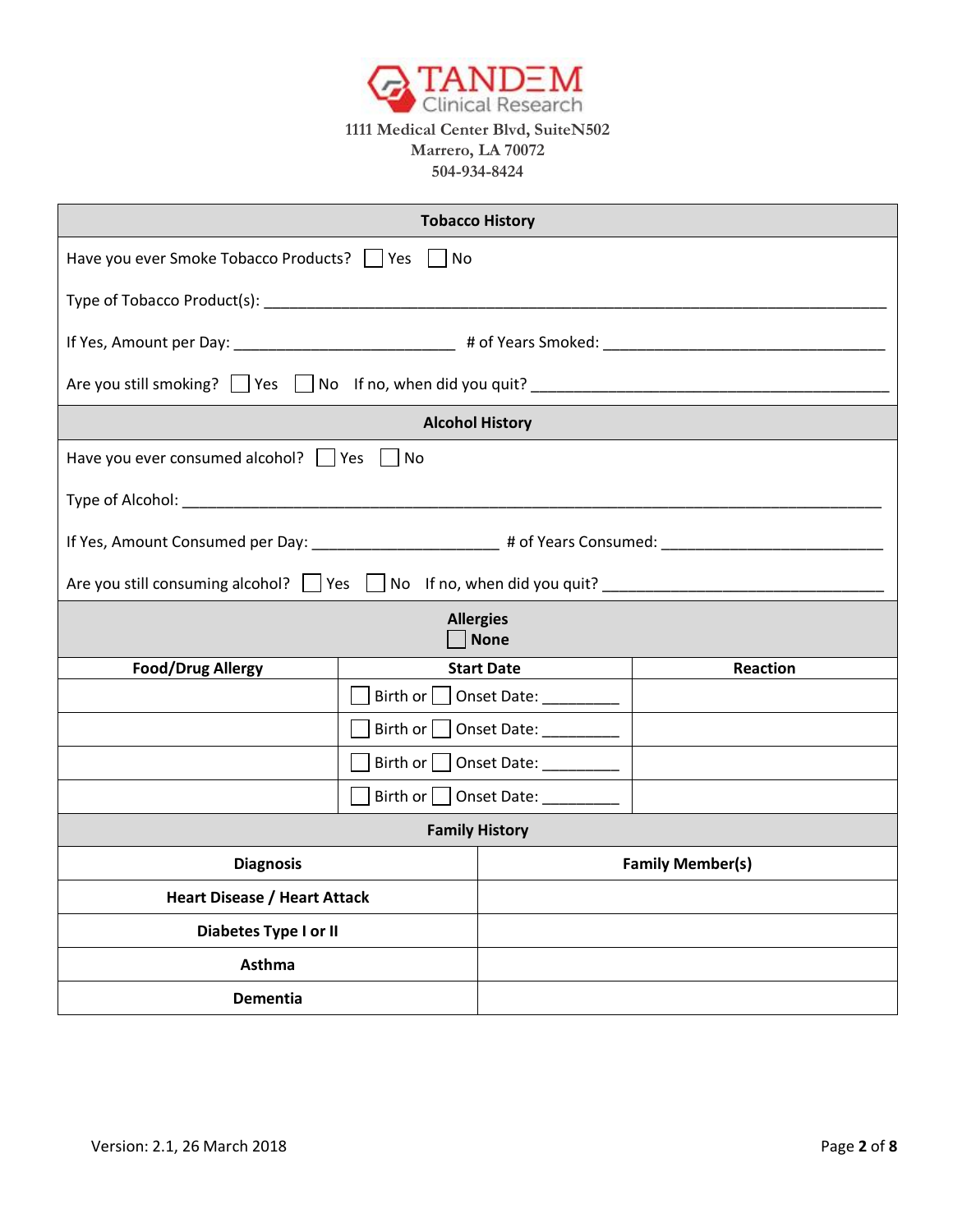

|                                                      | <b>Review of Body Systems</b> |                             |  |
|------------------------------------------------------|-------------------------------|-----------------------------|--|
| Please indicate if you have any of the following:    |                               |                             |  |
| <b>Eyes</b>                                          | <b>Start Date</b>             | <b>Stop Date or Ongoing</b> |  |
| Cataracts<br>Right<br>Left                           |                               | Ongoing<br>Or               |  |
| <b>Macular Degeneration</b>                          |                               | Or<br>Ongoing               |  |
| Glaucoma                                             |                               | Or<br>Ongoing               |  |
| Diabetic Retinopathy                                 |                               | <b>Or</b><br>Ongoing        |  |
| Ear, Nose, and Throat                                | <b>Start Date</b>             | <b>Stop Date or Ongoing</b> |  |
| Seasonal Allergies or<br><b>Allergic Rhinitis</b>    |                               | Ongoing<br>Or               |  |
| <b>Impaired Hearing</b>                              |                               | Ongoing<br><b>Or</b>        |  |
| <b>Chronic Sinusitis</b>                             |                               | Ongoing<br>Or               |  |
| <b>Respiratory</b>                                   | <b>Start Date</b>             | <b>Stop Date or Ongoing</b> |  |
| Asthma                                               |                               | Ongoing<br>Or               |  |
| <b>Chronic Bronchitis</b>                            |                               | Ongoing<br>0r               |  |
| <b>COPD</b>                                          |                               | Or<br>Ongoing               |  |
| Emphysema                                            |                               | Or<br>Ongoing               |  |
| Chronic Pneumonia                                    |                               | Or<br>Ongoing               |  |
| Use CPAP<br>Sleep Apnea                              |                               | Or<br>Ongoing               |  |
| Tuberculosis                                         |                               | Or<br>Ongoing               |  |
| Cardiovascular                                       | <b>Start Date</b>             | <b>Stop Date or Ongoing</b> |  |
| Angina (Chest Pain)                                  |                               | Ongoing<br>Or               |  |
| <b>Heart Murmur</b>                                  |                               | Or<br>Ongoing               |  |
| <b>Heart Attack</b>                                  |                               | Or<br>Ongoing               |  |
| <b>Irregular Heart Beat</b><br>(Atrial Fibrillation) |                               | Ongoing<br>Or               |  |
| <b>High Blood Pressure</b>                           |                               | Or<br>Ongoing               |  |
| High Cholesterol / Lipids                            |                               | Or<br>Ongoing               |  |
| <b>Coronary Artery Disease</b>                       |                               | Or<br>Ongoing               |  |
| <b>Congestive Heart Failure</b>                      |                               | Or<br>Ongoing               |  |
| Peripheral Vascular Disease                          |                               | Ongoing<br>Or               |  |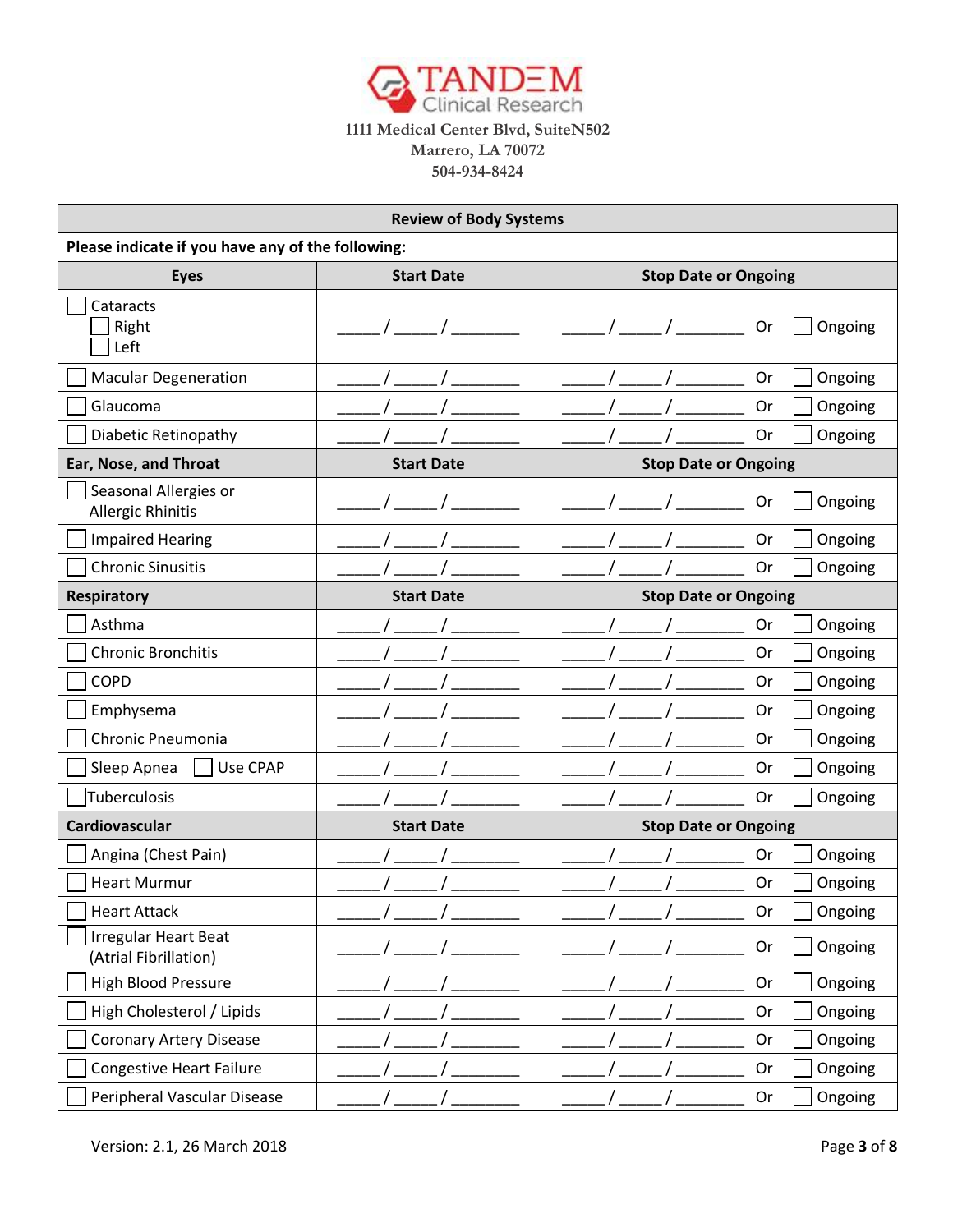

| Gastrointestinal                  | <b>Start Date</b> | <b>Stop Date or Ongoing</b> |
|-----------------------------------|-------------------|-----------------------------|
| Acid Reflux / GERD                |                   | Ongoing<br>Or               |
| Ulcers                            |                   | Or<br>Ongoing               |
| Hernia<br>Type:                   |                   | Ongoing<br>Or               |
| <b>Gastric Polyps</b>             |                   | Ongoing<br>Or               |
| Hemorrhoids                       |                   | Ongoing<br>Or               |
| Diverticulitis                    |                   | Or<br>Ongoing               |
| Irritable Bowel Syndrome          |                   | Ongoing<br>Or               |
| Non-Alcoholic Fatty Liver         |                   | Or<br>Ongoing               |
| <b>Chronic Constipation</b>       |                   | Ongoing<br>Or               |
| Chronic Diarrhea                  |                   | Or<br>Ongoing               |
| Gallstones                        |                   | Ongoing<br>Or               |
| <b>Endocrine / Metabolic</b>      | <b>Start Date</b> | <b>Stop Date or Ongoing</b> |
| <b>Diabetes Mellitus</b>          |                   | Ongoing<br>Or               |
| Hypoglycemia (Low Blood<br>Sugar) |                   | Ongoing<br>Or               |
| Hyperthyroidism (Overactive)      |                   | <b>Or</b><br>Ongoing        |
| Hypothyroidism (Underactive)      |                   | Ongoing<br>Or               |
| <b>Thyroid Nodule</b>             |                   | Or<br>Ongoing               |
| Gout                              |                   | Ongoing<br>Or               |
| Vitamin Deficiency                |                   | Ongoing<br>Or               |
| Hematologic                       | <b>Start Date</b> | <b>Stop Date or Ongoing</b> |
| <b>Clotting Disorder</b>          |                   | Or<br>Ongoing               |
| Chronic Anemia                    |                   | Or<br>Ongoing               |
| Immunologic                       | <b>Start Date</b> | <b>Stop Date or Ongoing</b> |
| HIV/AIDS                          |                   | Ongoing<br>Or               |
| Lupus                             |                   | Or<br>Ongoing               |
| Cancer<br>Type:                   |                   | Ongoing<br>Or               |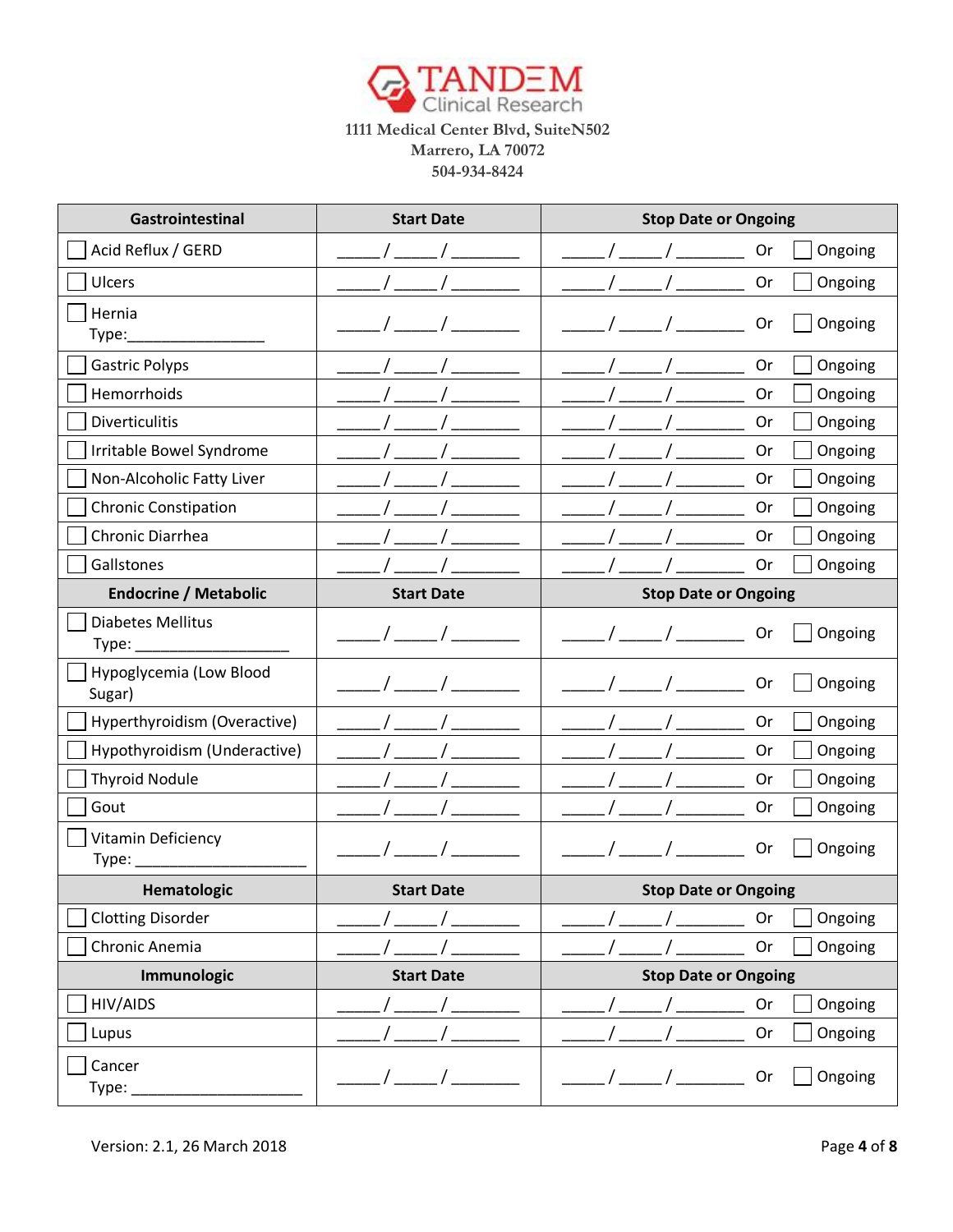

| <b>Hepatic</b>                                                                                                                                                                                                                                                                                                                             | <b>Start Date</b> | <b>Stop Date or Ongoing</b> |  |
|--------------------------------------------------------------------------------------------------------------------------------------------------------------------------------------------------------------------------------------------------------------------------------------------------------------------------------------------|-------------------|-----------------------------|--|
| Liver Disease                                                                                                                                                                                                                                                                                                                              |                   | Ongoing<br>0r               |  |
| Hepatitis A, B, or C<br>Type:                                                                                                                                                                                                                                                                                                              |                   | Ongoing<br>Or               |  |
| Renal                                                                                                                                                                                                                                                                                                                                      | <b>Start Date</b> | <b>Stop Date or Ongoing</b> |  |
| <b>Kidney Stones</b>                                                                                                                                                                                                                                                                                                                       |                   | Ongoing<br>Or               |  |
| <b>Recurrent Kidney Infections</b>                                                                                                                                                                                                                                                                                                         |                   | Ongoing<br><b>Or</b>        |  |
| <b>Chronic Kidney Disease</b>                                                                                                                                                                                                                                                                                                              |                   | 0r<br>Ongoing               |  |
| <b>Urogenital / Gynecologic</b>                                                                                                                                                                                                                                                                                                            | <b>Start Date</b> | <b>Stop Date or Ongoing</b> |  |
| <b>Overactive Bladder</b>                                                                                                                                                                                                                                                                                                                  |                   | 0r<br>Ongoing               |  |
| <b>Uterine Fibroids</b>                                                                                                                                                                                                                                                                                                                    |                   | Ongoing<br>0r               |  |
| <b>Uterine Cysts</b>                                                                                                                                                                                                                                                                                                                       |                   | Or<br>Ongoing               |  |
| Endometriosis                                                                                                                                                                                                                                                                                                                              |                   | Ongoing<br>0r               |  |
| <b>Erectile Dysfunction</b>                                                                                                                                                                                                                                                                                                                |                   | Or<br>Ongoing               |  |
| Benign Prostate Hypoplasia (BPH)                                                                                                                                                                                                                                                                                                           |                   | Ongoing<br><b>Or</b>        |  |
| Males Method of Contraception:   NA, Female<br>Vasectomy $\Box$ Condoms/Spermicide $\Box$ Abstinence $\Box$ Sterile Partner $\Box$ None $\Box$ Other:                                                                                                                                                                                      |                   |                             |  |
| Females Reproductive History:     NA, Male<br>Are you currently Pregnant, Lactating, or Breast Feeding?   Yes   No<br>Please specify: # of pregnancies: ______ # of Live Births: ____<br># of C-Sections: _______ with dates: _____/ _____/                                                                                                |                   |                             |  |
| Check all reproductive procedures you have received:<br>Partial Hysterectomy, Date: ____/ ____/<br>Bilateral Tubal Ligation, Date: / / / /<br>Bilateral Oophorectomy, Date: ____/ ____/<br>Complete Hysterectomy, Date: ____/ ____<br>] Uterine Ablation, Date: ____ / _____ / ________         IUD Placement, Date: ____ / ____ / _______ |                   |                             |  |
| If no longer having Menstrual Periods, was this Spontaneous or due to a procedure? $\Box$ Spontaneous $\Box$ Procedure                                                                                                                                                                                                                     |                   |                             |  |
| <b>Current Method of Contraception:</b><br>Surgically Sterile   Postmenopausal   Oral Contraceptives   Transdermal Patch Contraceptive   IUD<br>Contraceptive Implant   Condoms/Spermicide   Abstinence   Sterile Partner   None                                                                                                           |                   |                             |  |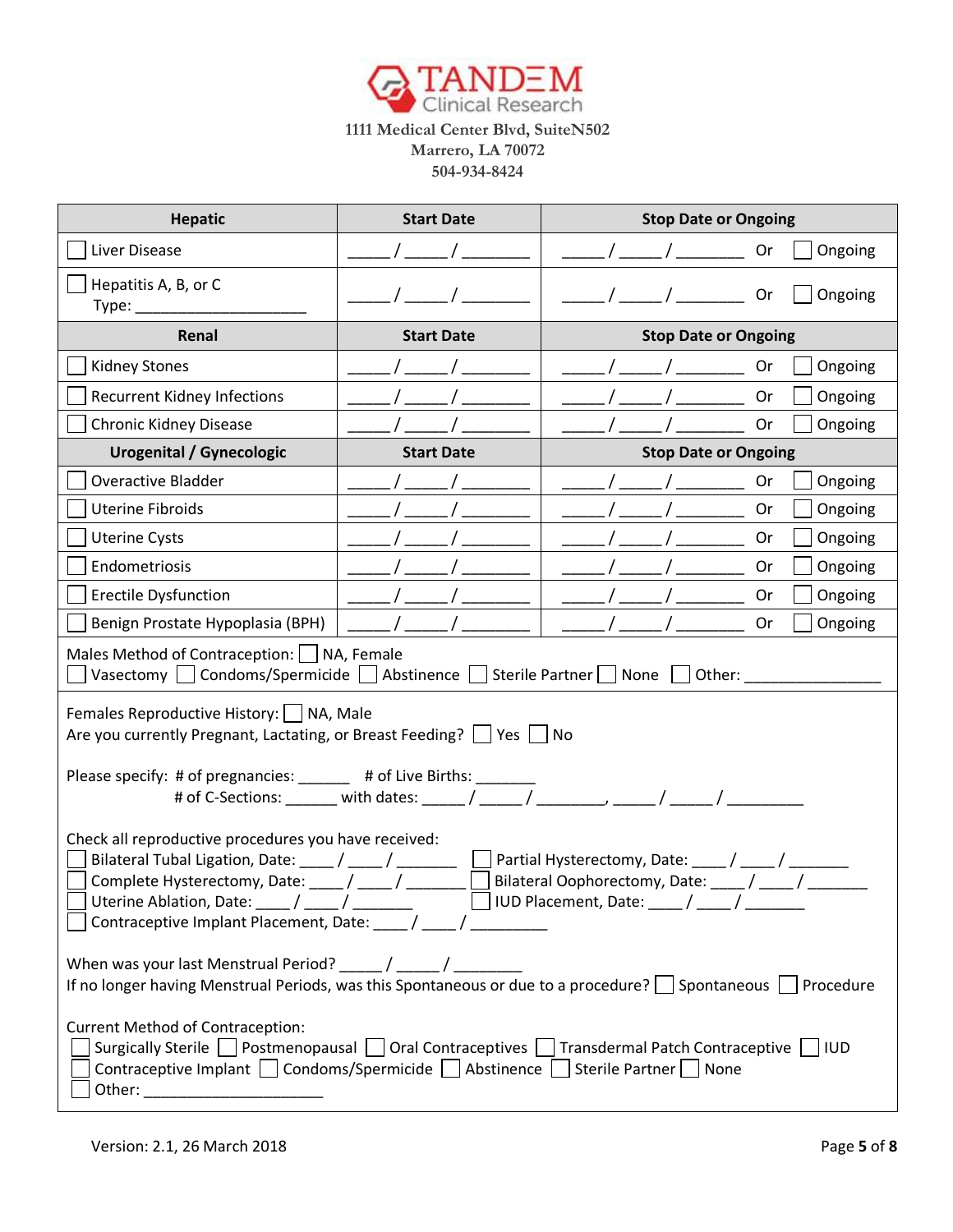

| Musculoskeletal                       | <b>Start Date</b> | <b>Stop Date or Ongoing</b> |
|---------------------------------------|-------------------|-----------------------------|
| <b>Broken Bones</b><br>Location: ____ |                   | $\sqrt{1}$<br>Ongoing<br>0r |
| Osteoarthritis<br>Location:           |                   | Ongoing<br><b>Or</b>        |
| <b>Rheumatoid Arthritis</b>           |                   | Ongoing<br>Or               |
| Fibromyalgia                          |                   | Ongoing<br><b>Or</b>        |
| Neck/Back Pain<br>Reason: ______      |                   | Ongoing<br><b>Or</b>        |
| Shoulder Pain<br>Reason: ______       |                   | Ongoing<br>0r               |
| Hip Pain<br>Reason: _________         |                   | Ongoing<br><b>Or</b>        |
| Knee Pain<br>Reason:                  |                   | Ongoing<br>0r               |
| Psychiatric                           | <b>Start Date</b> | <b>Stop Date or Ongoing</b> |
| <b>Anxiety or Panic Attacks</b>       |                   | <b>Or</b><br>Ongoing        |
| Depression                            |                   | Ongoing<br>Or               |
| <b>Bipolar Disorder</b>               |                   | Ongoing<br>Or               |
| <b>Neurologic</b>                     | <b>Start Date</b> | <b>Stop Date or Ongoing</b> |
| Insomnia                              |                   | Or<br>Ongoing               |
| <b>Migraine Headaches</b>             |                   | Ongoing<br><b>Or</b>        |
| <b>Chronic Headaches</b>              |                   | Ongoing<br><b>Or</b>        |
| Seizure Disorder                      |                   | Or<br>Ongoing               |
| Stroke / TIA                          |                   | Ongoing<br><b>Or</b>        |
| Alzheimer's Disease                   |                   | Or<br>Ongoing               |
| Dementia                              |                   | Or<br>Ongoing               |
| Diabetic Peripheral Neuropathy        |                   | Or<br>Ongoing               |
| Post-Herpetic Neuralgia (PHN)         |                   | Ongoing<br>Or               |
| <b>Skin</b>                           | <b>Start Date</b> | <b>Stop Date or Ongoing</b> |
| Psoriasis                             |                   | Ongoing<br>Or               |
| Eczema                                |                   | Or<br>Ongoing               |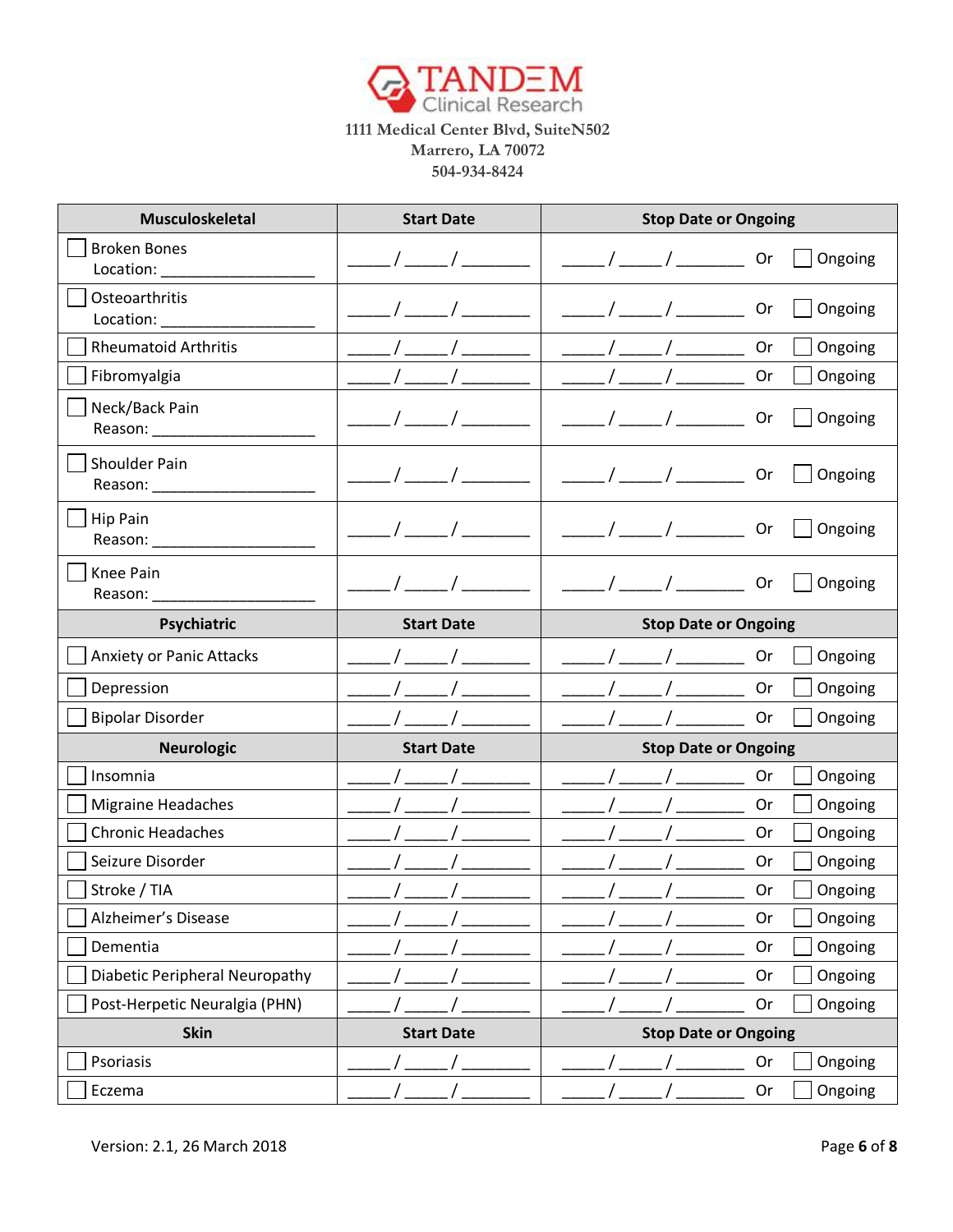

|                                                                                                                     | <b>Surgical History</b>             |                             |
|---------------------------------------------------------------------------------------------------------------------|-------------------------------------|-----------------------------|
| <b>Surgery</b>                                                                                                      | Date                                | <b>Reason for Surgery</b>   |
|                                                                                                                     |                                     |                             |
|                                                                                                                     |                                     |                             |
|                                                                                                                     |                                     |                             |
|                                                                                                                     |                                     |                             |
|                                                                                                                     |                                     |                             |
|                                                                                                                     |                                     |                             |
|                                                                                                                     |                                     |                             |
|                                                                                                                     |                                     |                             |
|                                                                                                                     |                                     |                             |
|                                                                                                                     |                                     |                             |
|                                                                                                                     |                                     |                             |
|                                                                                                                     |                                     |                             |
|                                                                                                                     |                                     |                             |
| Do you anticipate or expect surgery in the next year? $\Box$ Yes $\Box$<br>If yes, please specify surgery/reason: _ | N <sub>O</sub>                      |                             |
|                                                                                                                     | <b>Any Other Medical Conditions</b> |                             |
| <b>Diagnosis</b>                                                                                                    | <b>Date</b>                         | <b>Stop Date or Ongoing</b> |
|                                                                                                                     |                                     |                             |
|                                                                                                                     |                                     |                             |
|                                                                                                                     |                                     |                             |
|                                                                                                                     |                                     |                             |
|                                                                                                                     |                                     |                             |
|                                                                                                                     |                                     |                             |
|                                                                                                                     |                                     |                             |
|                                                                                                                     |                                     |                             |
|                                                                                                                     |                                     |                             |
|                                                                                                                     |                                     |                             |
|                                                                                                                     |                                     |                             |
|                                                                                                                     |                                     |                             |
|                                                                                                                     | $\frac{1}{2}$ $\frac{1}{2}$         |                             |